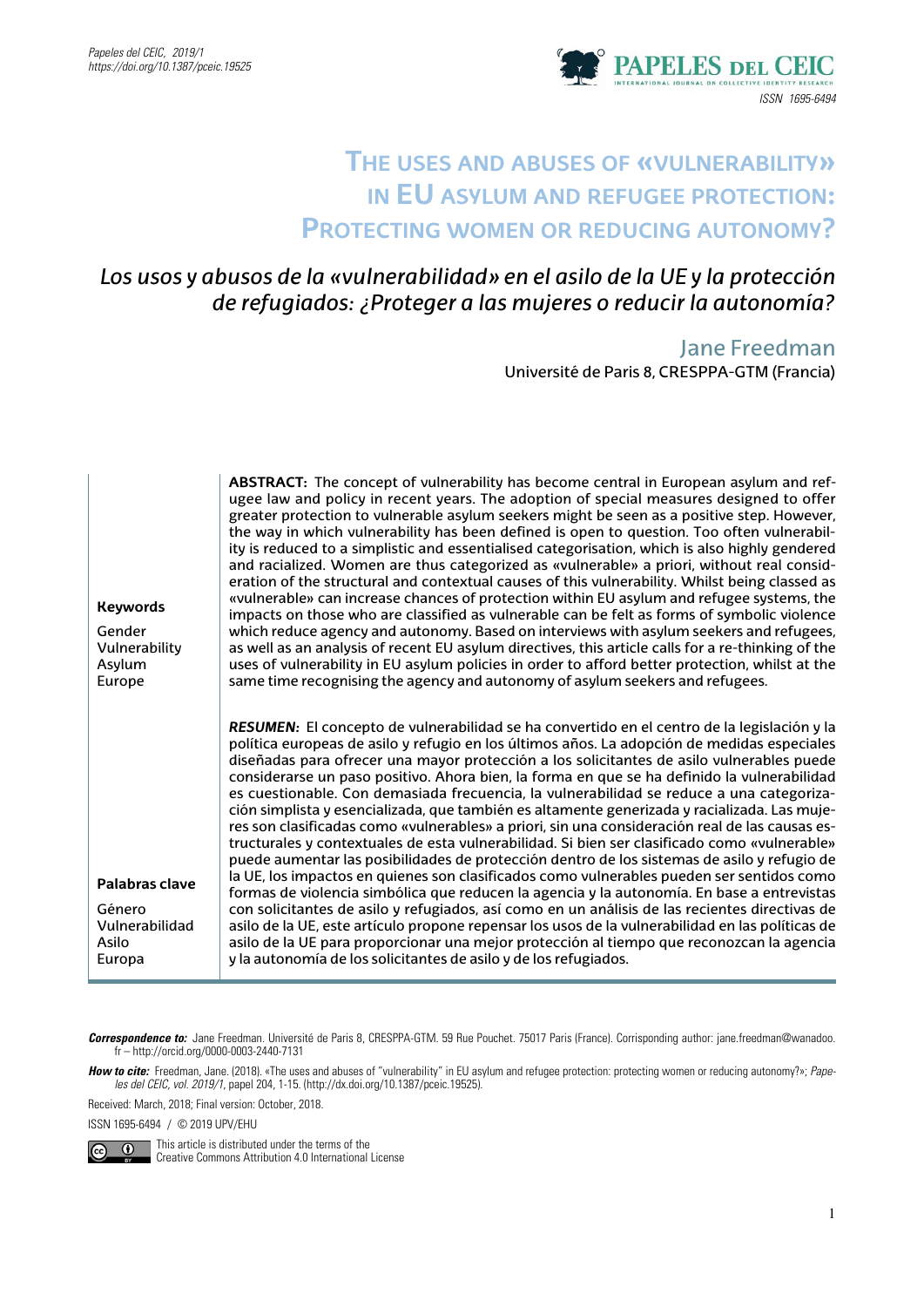#### **1. Introduction**

In the past few years, the category of « vulnerability » has taken a central role in European asylum and refugee legislation and policies. This has had a particular impact on the perceptions and treatment of women asylum seekers and refugees. The concept of vulnerability is often linked to gendered constructions and norms which portray women as intrinsically weaker and thus more physically exposed to danger than men, and thus more in need of protection. But although it might be seen as a positive move to greater protection for women that EU and Member State institutions are adopting policies which specify special measures for those judged to be vulnerable, many questions remain. Firstly, how should vulnerability be defined and identified in the case of asylum seekers and refugees? And what are the impacts of being defined as vulnerable for an asylum seeker or refugee? It might be argued that the use of the concept of vulnerability is just one more aspect of the «categorical fetishism» (Crawley and Skleparis, 2017) when dealing with refugees in Europe, in an attempt to divide those who are the «good» refugees worthy of support, from the «bad» migrants who are believed to be seeking to abuse the system to gain protection which they do not deserve. To be categorised as «vulnerable» and to gain access to the particular protections that this status bestows, asylum seekers and refugees have to conform to a certain number of criteria and have to behave and present themselves in specific ways, so as to be understood as those in need of and deserving extra protection. To do so may force them to act in ways that are contrary to their real self-perceptions and self-identifications, and in some cases, perhaps contrary to other interests. Being labelled as «vulnerable» can also act as an impediment to full autonomy and agency as the «vulnerable» person is reduced to a dependent or childlike status. As Gilson argues, being labelled as vulnerable can suggest dependency, weakness, susceptibility to harm, and violability (Gilson, 2016). This article will explore the use of the category of vulnerability in the protection of women asylum seekers and refugees in the European Union, assessing both the possible benefits of this labelling, but also its negative impacts on these women. We will also explore how women can seek to subvert the label of vulnerability and to use it to advance their own individual or collective migratory projects and strategies.

The article is based on research carried out in various European settings —primarily in Greece and in France—, between 2015 and 2018, including interviews with asylum seekers and refuge<sup>1</sup>, with NGOs and associations supporting refugees, and with representatives of various European and international organisations concerned with refugee support and protection and/or with border control and immigration policies<sup>2</sup>. I spent time both on the Greek island of Kos where refugees were arriving and in Athens. In both locations I was able to observe the conditions of reception for refugees, and their interactions with various institutional actors, and NGOs, as well as carrying out interviews with refugees themselves. These interviews were carried out either in English, or with an interpreter. During the interviews the women I spoke to described their experiences of forced migration, the journeys they had undertaken, their reception conditions and interactions with authorities, NGOs and local populations. I

In total I carried out 45 interviews with women refugees in Greece and France. All interviews have been quoted anonymously to respect ethical requirement and protect the identity of interviewees.

<sup>2</sup> Including UNHCR, European Parliament, Frontex, European Asylum Service, Greek Asylum Service, Médecins du Monde, Médecins sans Frontières, La Cimade, A total of 18 key informant interviews were carried out.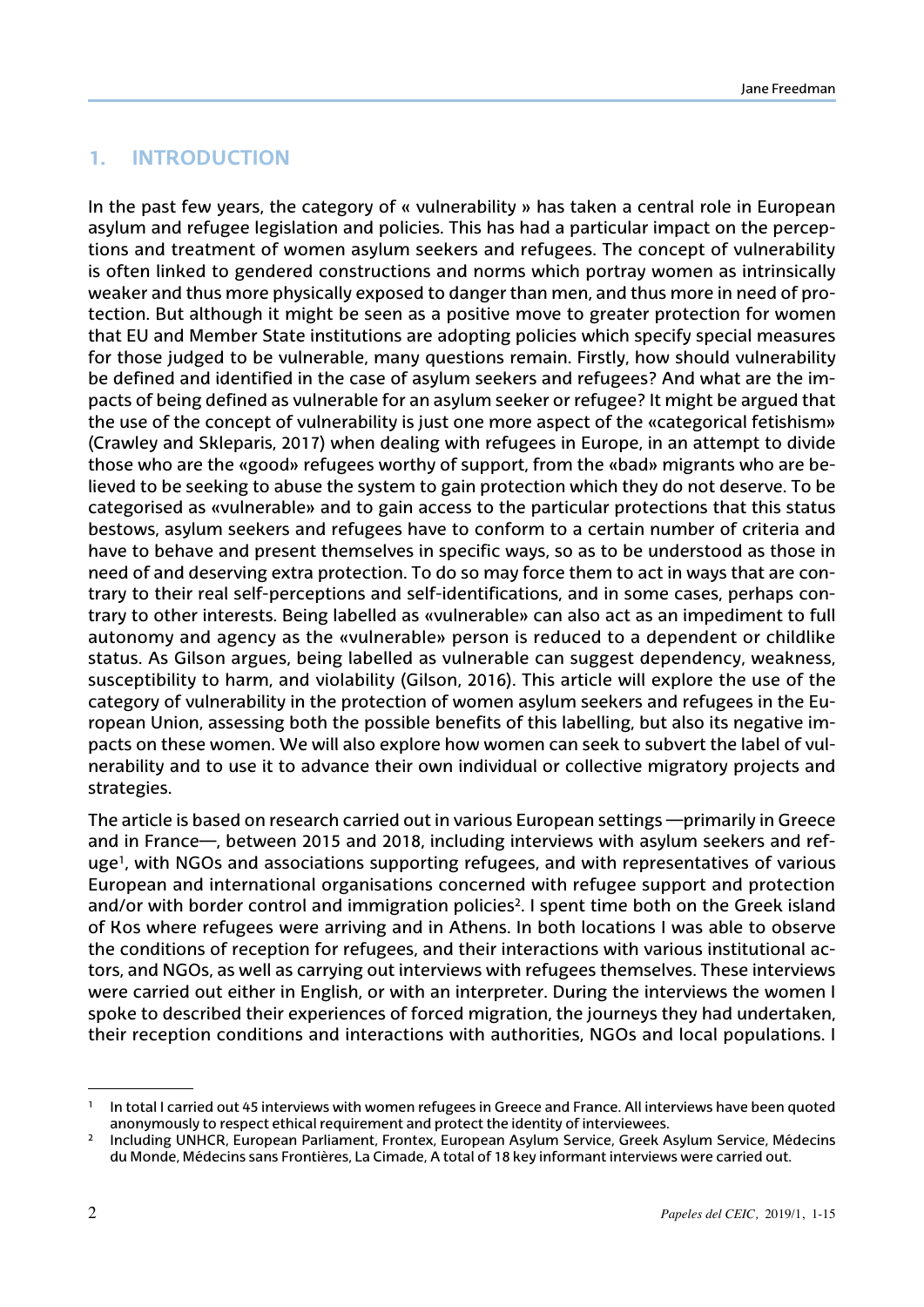also carried out observation and interviews in the various refugee camps in the Calais region in France where I was again able to observe living conditions of refugees and interactions with various actors, as well as speaking to refugee women about their experiences. Interviews with EU and international organisations were carried out either in person, or in certain instances by telephone or skype.

I will begin the article with an examination of the conditions which render asylum seeking and refugee women vulnerable, before moving on to examine how the notion of vulnerability has been integrated into EU policies in this area. In the second half of the article I examine the impacts of the labelling as vulnerable on women themselves, and on ways in which they can strategically use this label to support their own agency and autonomous projects.

## **2. Borders, Securitisation and the Creation of Vulnerabilities**

One of the paradoxes of the emergence of the notion of vulnerability in EU asylum and refuge policies in recent years is the fact that many of the vulnerabilities of the people attempting to reach the EU to claim refugee protection have been created, or at least exacerbated, by EU policies themselves. The question of vulnerability of refugees, and of the specific vulnerabilities of certain groups of refugees, has become particularly acute in Europe since the start of what has been called the refugee «crisis» from 2014 onwards (Gilbert, 2015). The arrival, or attempted arrival of millions of people seeking refugee protection in Europe has led to rising numbers of deaths at sea and at EU borders, and a worsening humanitarian situation for many refugees who find themselves living in precarious, dangerous and insalubrious conditions. The securitisation of migration, and continuing attempts by the EU to close borders and prevent the arrival of refugees has not stopped the flows of people but has pushed them into taking increasingly expensive and risky routes to try to arrive in Europe to seek protection (Andersson, 2016).

Increasing insecurities for refugees have not affected all equally. Whilst violence is a constantly present element of the refugee journey, women face heightened risks of sexual and gender-based forms of violence. The interconnections between gender, migration, violence and insecurity have been highlighted by research in various regions of the world (Marchand, 2008; Freedman, 2012; Freedman, Kivilcim and Ozgur Baklacioglu, 2017). Different push and pull factors, migration control regimes, as well as social and economic conditions in countries of origin, transit and destination create varying types of insecurity and violence for men and women, depending on their varying social and economic positions and the relations of power between them. As Marchand argues: «It goes without saying that the migration-violence nexus is gendered. Men and women are affected in different ways and the violence to which they are exposed is related to their position with respect to the migration-violence nexus.» (2008: 1387). Recent research has also highlighted the physical risks of border crossing for women, and the higher rate of mortality at the borders for women than for men (Pickering and Cochrane, 2012). Despite these risks, however, refugee women continue to try to reach Europe desperate to escape conflict, violence and persecution in their home countries and to find a safer home for them and their families.

In 2015 over one million people arrived in the EU seeking refugee protection, and thousands died on the route. Since then the numbers of arrivals have diminished somewhat but there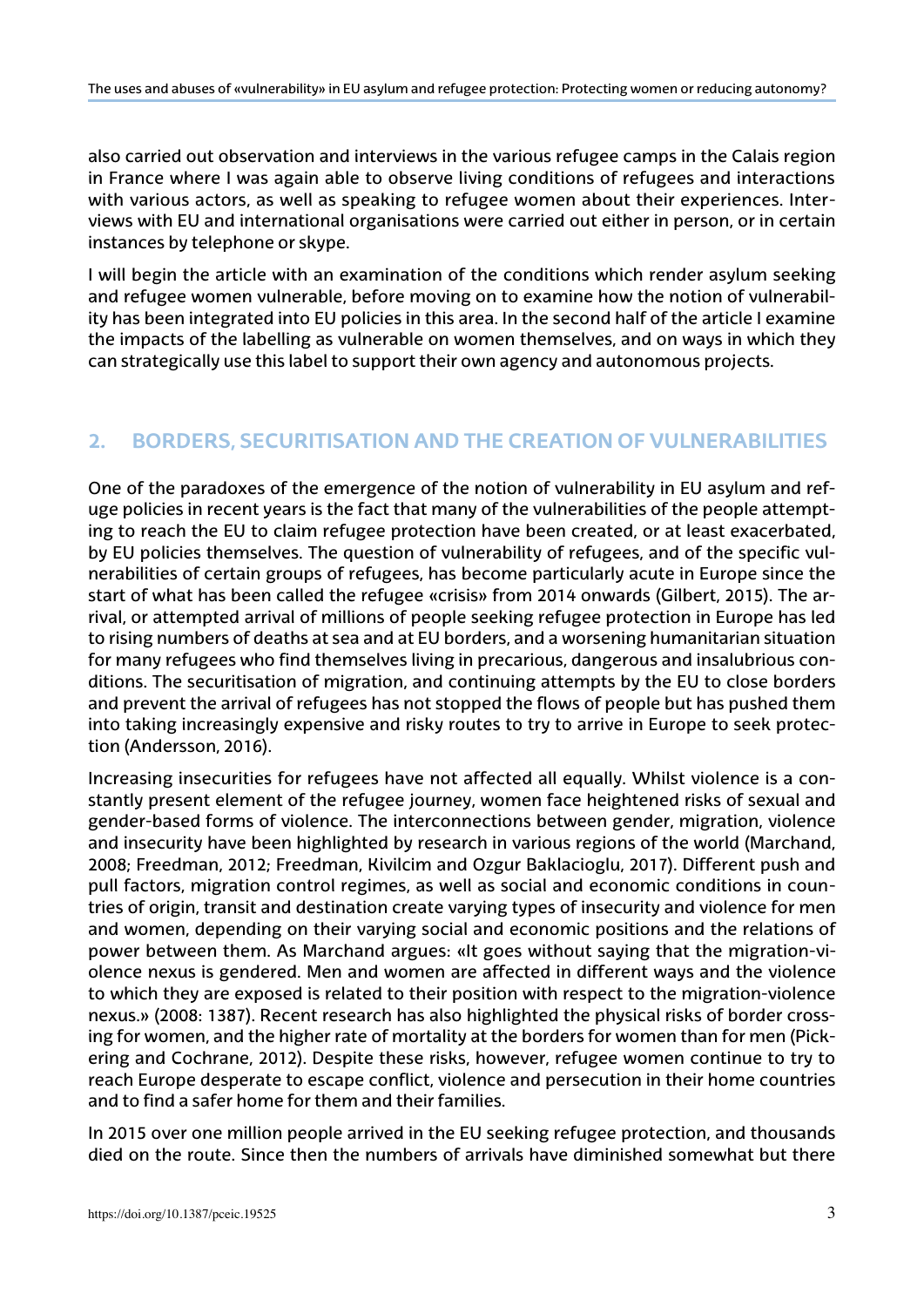are still many thousands of people who attempt the increasingly dangerous journey every day. There are still no accurate statistics on the number of women amongst these refugees, and a persistent problem is the tendency to provide statistics which group «women and children» together, a categorisation which has been criticised by feminists for many years (Enloe, 1990) as it reduced women to the status of children, taking away their adult independence and autonomy. Statistics that are available show that women make up around 20% of the refugees arriving in Europe by boat<sup>3</sup>. Increasing numbers of women are also arriving alone, or with only their children, without any male partner or companion (Freedman, 2016). Many of these women are fleeing gender-based forms of violence or persecution in their countries of origin, and they are also particularly vulnerable to gendered violence on their journeys to and arrival in Europe. Their vulnerability to violence is not intrinsic to their status as women, but created by the conditions of migration and exacerbated by EU policies. The closing of many borders on the so-called Balkan route and the EU-Turkey Agreement of March 2016<sup>4</sup> have further restricted refugees' possibilities of reaching the EU and have forced them to take even more dangerous and difficult routes (Lovertt, Whelan and Rendon, 2017). Women I spoke to talked about their insecurities and the danger of violence from many sources including border guards and police, smugglers, other refugees, and also members of their own families. One woman had walked across the mountainous border from Iran to Turkey carrying her three-year-old child. She described the terror of falling and being left to die by the smugglers, or of being apprehended by the Turkish border guards, «and you know what they do when they catch a woman who is alone»5. Other women talked about their fears during the boat crossing from Turkey to Greece: «I thought I was going to die, it was the worst experience»6. The dangers of the journey exist for all refugees, but for women, the threat of sexual violence is added to that of the physical danger. Smugglers, for example, may subject women to rape and sexual harassment, and as women often have very few economic resources to pay the smugglers, they may instead demand sexual relations in payment for the journey.

Many humanitarian and aid organisations deal with the refugees as «family» groups and assume that the men will protect the women with whom they are travelling. As well as obscuring relations of domination and violence within these groups, this also acts to silence the voice of women, and to take away the possibilities for them to express their own needs and wishes. The insecurities faced by women on the journey mean that many of them may choose to find a group of other refugees, or a man, with whom they can travel. So, in fact, many of the «family» groups arriving are not families at all in the strict «biological» sense of the word. And even when they are «real» family groups, dealing only with the male «head» of the family, means that many forms of exploitation, violence or domination may be ignored.

Migration can also lead to changes in relations of power and gender relations within families and couples, and in some cases to increasing incidences of domestic violence. As pointed out above, the known dangers and risks of the refugee journey mean that many women choose to travel in a «family» group with men that they may not have known previously. This forma-

<sup>3</sup> See: [http://data2.unhcr.org/en/situations/mediterranean.](http://data2.unhcr.org/en/situations/mediterranean) Last visit: 11/10/2018.

<sup>4</sup> See: [http://europa.eu/rapid/press-release\\_MEMO-16-963\\_fr.htm.](http://europa.eu/rapid/press-release_MEMO-16-963_fr.htm) Last visit: 11/10/2018.

Interview, October 2017.

<sup>6</sup> Interview, July 2015.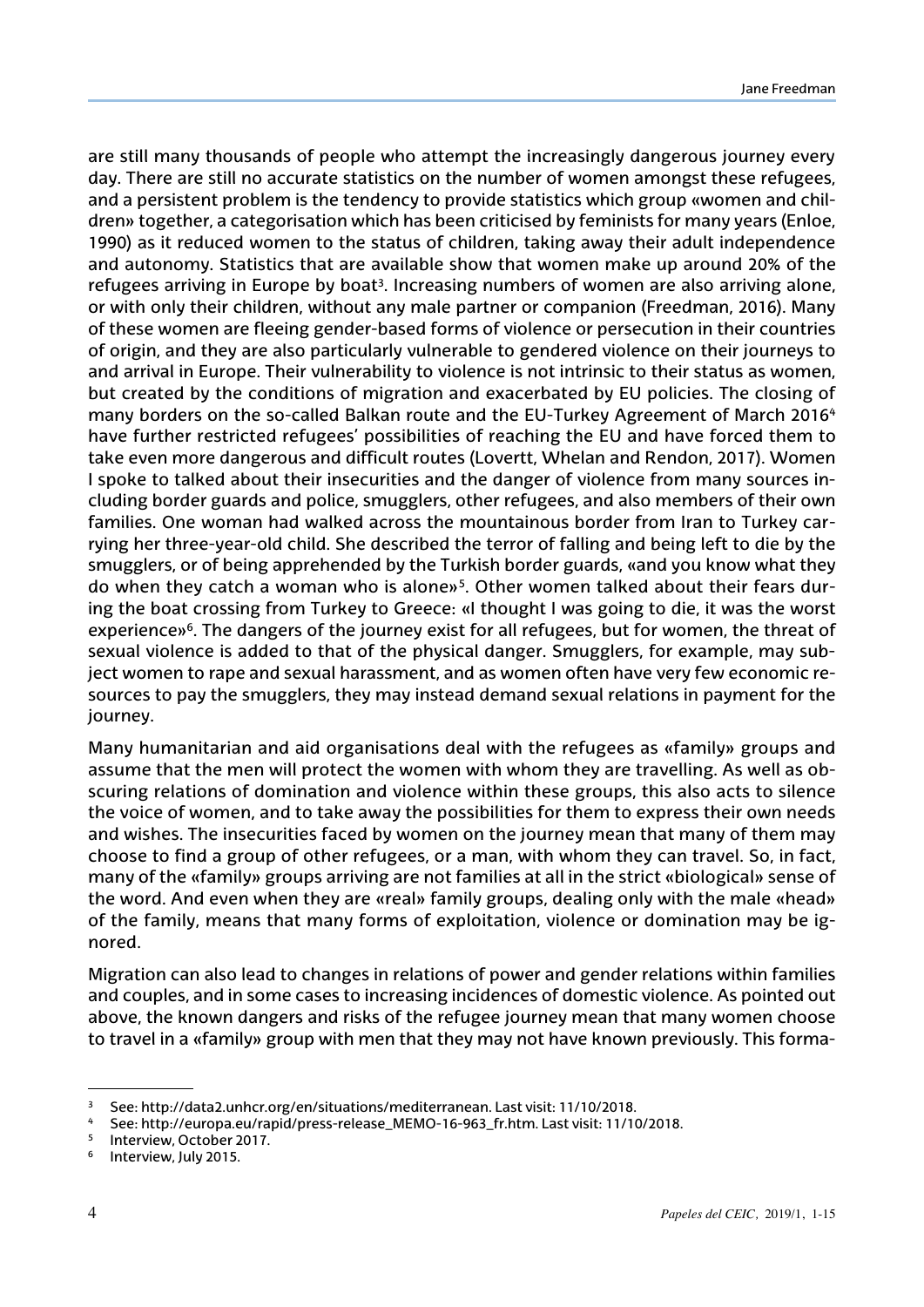tion of «family» groups may offer protection to some women but may also lead to varying forms of violence and exploitation within the groups, which are overlooked by those outside who assume that men will protect women travelling with them. Violence occurs also within «real» families. Médicins Sans Frontières (MSF), for example, has reported cases of both psychological and physical violence within families, and women have spoken about the fact that they were victims of violence from their husbands during their journeys. These women suffered both the insecurities of their journey, and from their own husbands, who not only did not protect them, but also offered a threat. Women in this situation find it almost impossible to leave their abusive husbands or partners because the idea of continuing the journey alone, or just with their children, is too difficult. So, they find themselves stuck in a violent relationship. There have also been reports that women who have arrived in an EU country have had little help or support in escaping violence from their husbands or partners. One report in Germany, for example, recounted the story of a Syrian woman whose husband raped and beat her whilst they were living in a temporary camp set up to house newly arrived refugees. When the woman tried to file a complaint with the police they would not listen to her, and there was no real help either from social work or refugee support services. A group founded to help refugee women in Berlin explained that: «There is no real security for asylum-seeking women because whenever they are attacked, either physically or sexually harassed, nobody knows what to do. There is no clear policy»7.

In addition, women who do reach the EU and who wish to make an asylum application on the grounds of gender-based violence or persecution face significant barriers in the refugee status determination process. There is still evidence that women's asylum claims face significant barriers both in terms of the interpretation of the Convention and in terms of the procedural difficulties. One of the major issues is the fact that women's claims are often not considered «credible», and they have more difficulty in providing material proof of these claims (Singer, 2014). Further difficulties arise from the fact that women may still be interviewed together with their husbands or children which may prevent them from telling their own stories, and although it is recommended that a same sex interviewer should be provided this is not always the case. For women who have been victims of sexual or genderbased violence, the fact of recounting the detail of their experience to an interviewer of the opposite sex can prove a significant barrier. In terms of the interpretation of the Convention, women's claims which are based on gendered forms of persecution are often considered under the grounds of their belonging to a «particular social group». However, there is still not a real agreement about what constitutes a «particular social group» and how this Convention ground can be properly applied to claims based on gender-related forms of persecution.

There is thus a real case for arguing that refugees' vulnerabilities are highly gendered, but this acknowledgement should not mean that all women asylum seekers and refugees are categorised a priori as «vulnerable», as we will discuss further below.

Cited in Moore, J. (2015), 'When you're a refugee and your husband beats you, you're basically on your own', Buzzfeed, 29 October 2015. Available at: [https://www.buzzfeednews.com/article/jinamoore/when-youre-a](https://www.buzzfeednews.com/article/jinamoore/when-youre-a-refugee-and-your-husband-beats-you-youre-basica)[refugee-and-your-husband-beats-you-youre-basica](https://www.buzzfeednews.com/article/jinamoore/when-youre-a-refugee-and-your-husband-beats-you-youre-basica). Last visit: 11/10/2018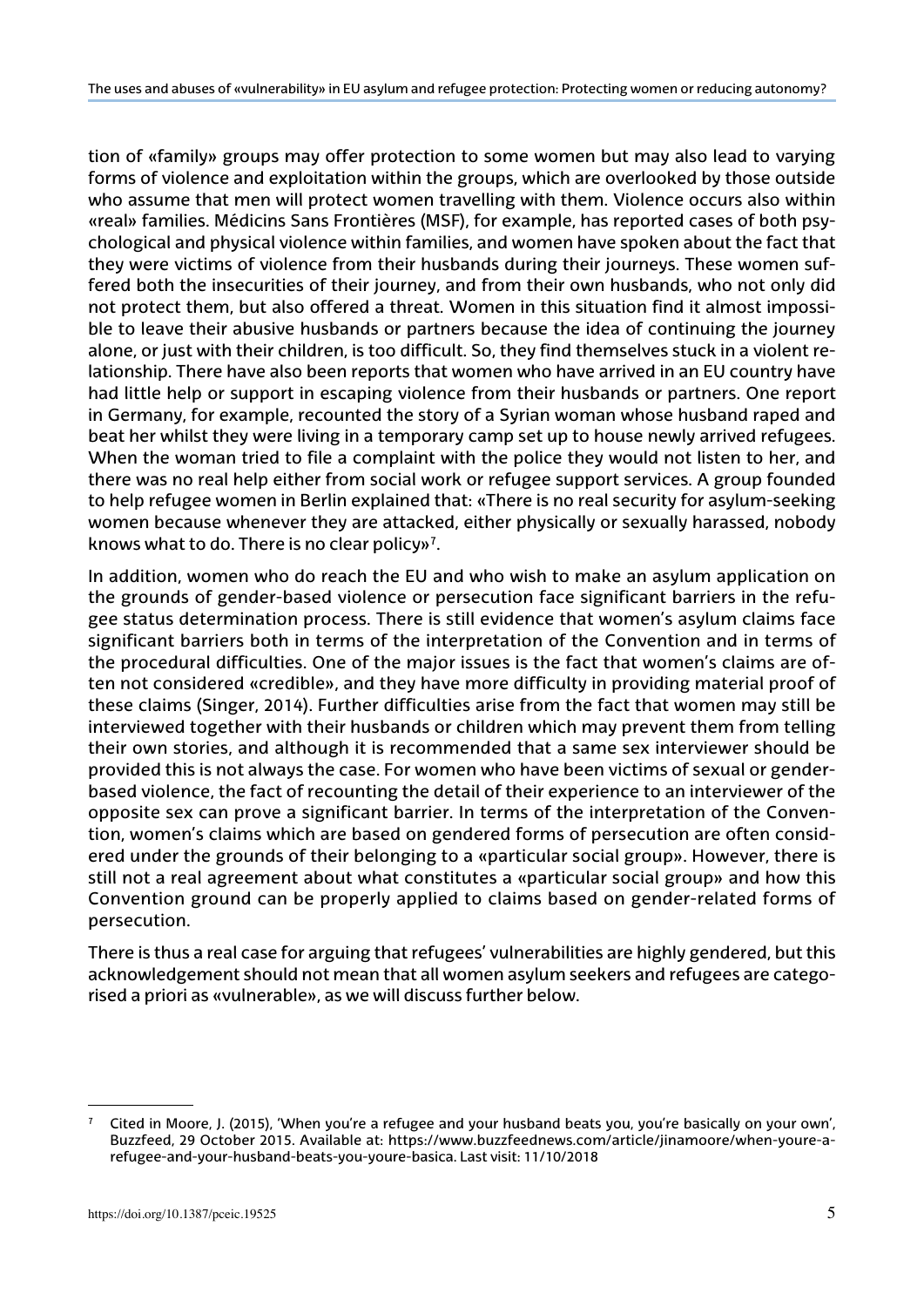#### **3. Integrating the recognition of vulnerability into European asylum and refugee policies**

In the previous section the existence of real sources of vulnerability and insecurity for women asylum seekers and refugees has been shown. But what policy response has there been to the risks of violence and the specific insecurities faced by women asylum seekers and refugees? The 1951 Convention on the Status of Refugees, the major international convention on which international and national refugee policy and law are based, does not mention the notion of vulnerability, or make reference to the specific situation of some groups of refugees who may be more vulnerable than others. Neither does the Convention have any mention of sex or gender, or of the specific needs or vulnerabilities of refugee women (Freedman, 2015). However, the United Nations High Commission for Refugees (UNHCR) has issued various sets of guidelines concerning specific groups of refugees distinguished by gender, age or disability, and recommend special treatment for these groups in relation to their particular vulnerabilities. In reaction to widespread critique from feminist groups at the lack of specific guidance on protection for women asylum seekers and refugees, for example, UNHCR has issued various guidelines on the protection of women, victims of sexual violence, or victims of trafficking (UN-HCR, 1991, 1995, 2003 and 2006). These guidelines integrate an assumed notion of vulnerability of these particular groups and their need for added protection in the face of this vulnerability. But «group vulnerability reasoning carries pitfalls with it, most notably essentialism, stigmatization, and paternalism» (Peroni and Timmer, 2013: 1085). As Fineman argues, the equation of vulnerability with certain group identities supports the liberal myth that «normally» people are self-sufficient and autonomous (Fineman, 2008). This myth in turn legitimizes inequality and unequal treatment of different groups. Further, the criteria used by the UNHCR for selecting refugees for resettlement to third countries, rely almost entirely on the notion of vulnerability, so that any refugee who wishes to be a candidate for resettlement needs to prove that they are indeed vulnerable to hope to gain a place on the list. Gender again plays a major role in this notion of vulnerability, with one UNHCR official I spoke to expressing the idea that women should always be a priority for refugee resettlement, and that further, he believed that the UNHCR should in some circumstances choose to resettle only women<sup>8</sup>.

The integration of the notion of «vulnerability» has also become more central in EU asylum and refugee policies (Peroni and Timmer, 2013), again partly as a response to criticisms that issues of gender, and the specific situations of asylum seeking and refugee women and girls were not being taken into account in these policies (Freedman, 2015). The re-cast asylum directives which form part of the Common European Asylum System (CEAS), thus address the need for special procedural guarantees and for adapted reception conditions for those considered to be vulnerable. The re-cast Qualifications Directive adopted in 2011 obliges EU Member States to take into account the «specific situation of vulnerable persons such as victims of human trafficking (…) and persons who have been subjected to rape or other serious forms of psychological, physical or sexual violence»9. The Reception Conditions Directive also

Interview, November 2017.

<sup>9</sup> DIRECTIVE 2011/95/EU OF THE EUROPEAN PARLIAMENT AND OF THE COUNCIL of 13 December 2011on standards for the qualification of third-country nationals or stateless persons as beneficiaries of international protection, for a uniform status for refugees or for persons eligible for subsidiary protection, and for the content of the protection granted (recast), available at: [https://eur-lex.europa.eu/LexUriServ/LexUriServ.do?uri=OJ:L:2](https://eur-lex.europa.eu/LexUriServ/LexUriServ.do?uri=OJ:L:2011:337:0009:0026:EN:PDF) [011:337:0009:0026:EN:PDF](https://eur-lex.europa.eu/LexUriServ/LexUriServ.do?uri=OJ:L:2011:337:0009:0026:EN:PDF). Last visit 14/10/2018.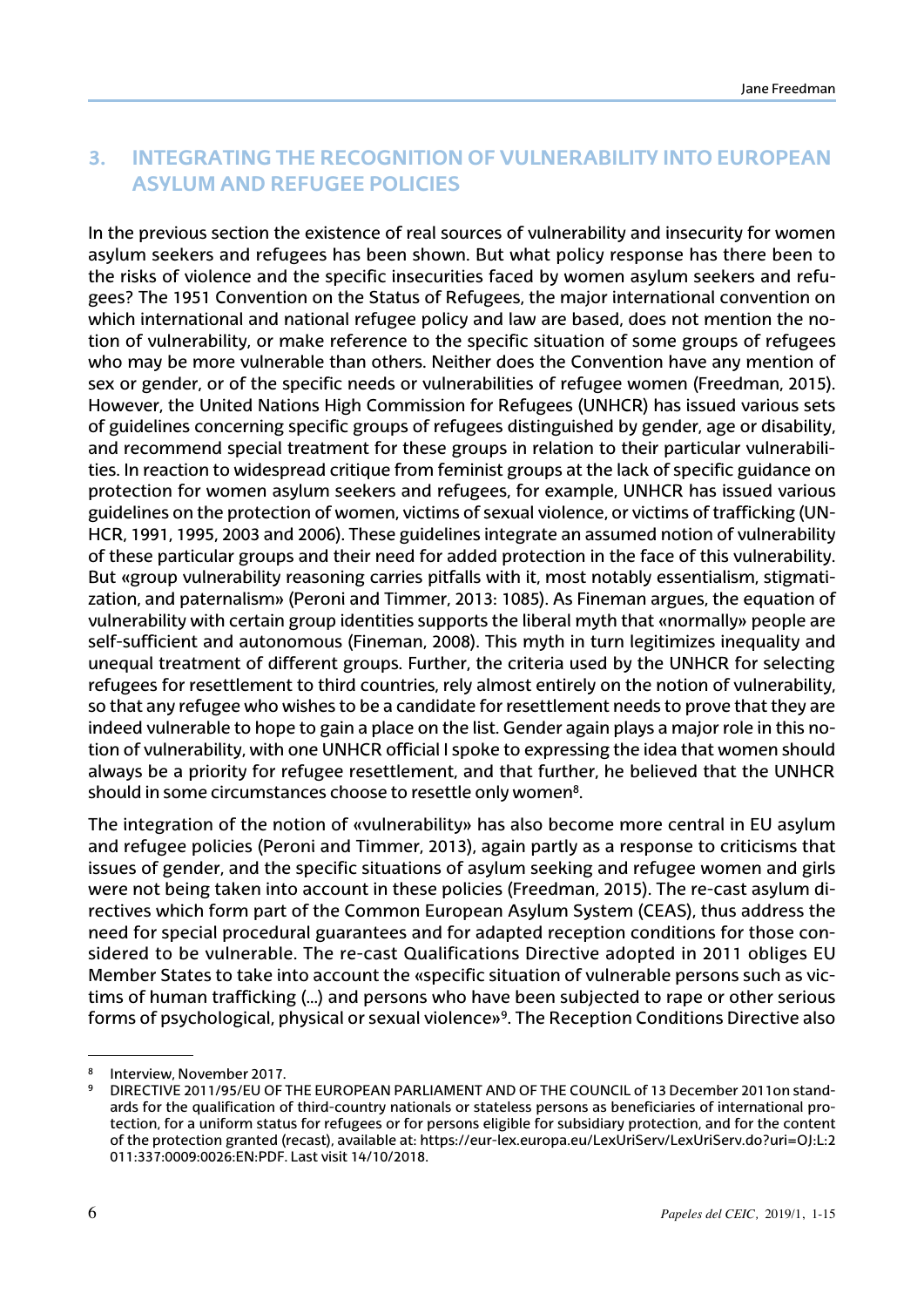refers to the needs of vulnerable persons including «minors, unaccompanied minors, disabled people, elderly people, pregnant women, single parents with minor children, victims of human trafficking, persons with serious illnesses, persons with mental disorders and persons who have been subjected to torture, rape or other serious forms of psychological, physical or sexual violence, such as victims of female genital mutilation», and states that these people may have «special reception needs»10, Member States are required under these directives to take measures to identify those who fall into the category of vulnerability so that they can respond to their specific needs.

The recognition of vulnerability amongst asylum seekers and refugees, should in theory also be supported by the European Asylum Support Office (EASO) whose 2017-2019 objectives include a commitment to «contribute to the better identification of and adequate support to vulnerable applicants in asylum processes»<sup>11</sup>. Their website provides a «tool» for identifying persons with what they term «special needs», and they provide training for asylum officers across Europe for this process of identification.

But whilst the integration of the notion of «vulnerability» into the EU asylum system might be welcomed in that it acknowledges the increased risks and dangers faced by some asylum seekers and refugees, there is also a danger that this adoption of categories of «vulnerability» will lead to essentialisation and reification of categories, and to a failure to understand or taken into account the agency of those seeking asylum. As the European Council on Refugees and Exiles argues: «While specific safeguards in the asylum procedure and reception structures are certainly needed and welcomed, the legal 'vulnerabilisation' of applicants for international protection should not presume —nor be conflated with— a lack of agency of asylum applicants and refugees» (ECRE, 2017: 13).

#### **4. Identifying who is «Vulnerable»**

Inherent in the adoption of measures of protection for vulnerable asylum seekers and refugees, is the assumption that there will be measures in place to identify who is «vulnerable», and that vulnerability is something that can be identified in an individual. This assumption, however, is not unproblematic, relying as it does on a belief that vulnerability is a characteristic which is easily identifiable and objectifiable in an individual. But beyond the most visible signs of «vulnerability» such as pregnancy or physical handicap, how can more hidden or invisible forms of vulnerability such as mental illness and post-traumatic stress, among others, be identified? This question is even more acute in situations such as those in many European States where there is a lack of personnel working on this identification of vulnerability. The integration of the idea of protecting vulnerable persons in EU asylum and refugee policies has led to the establishment of various systems for identifying this vulnerability. In the «hotspots» on the Greek islands, for example, the process of identifying

<sup>10</sup> DIRECTIVE 2013/33/EU OF THE EUROPEAN PARLIAMENT AND OF THE COUNCIL of 26 June 2013 laying down standards for the reception of applicants for international protection (recast). Available at: [https://eur-lex.](https://eur-lex.europa.eu/legal-content/EN/TXT/PDF/?uri=CELEX:32013L0033&from=FR) [europa.eu/legal-content/EN/TXT/PDF/?uri=CELEX:32013L0033&from=FR](https://eur-lex.europa.eu/legal-content/EN/TXT/PDF/?uri=CELEX:32013L0033&from=FR). Last visit 14/10/2018.

<sup>11</sup> EASO, Multiannual programming 2017-2019, December 2016, available at: [http://bit.ly/2miey0z.](http://bit.ly/2miey0z) Last visit: 14/10/2018.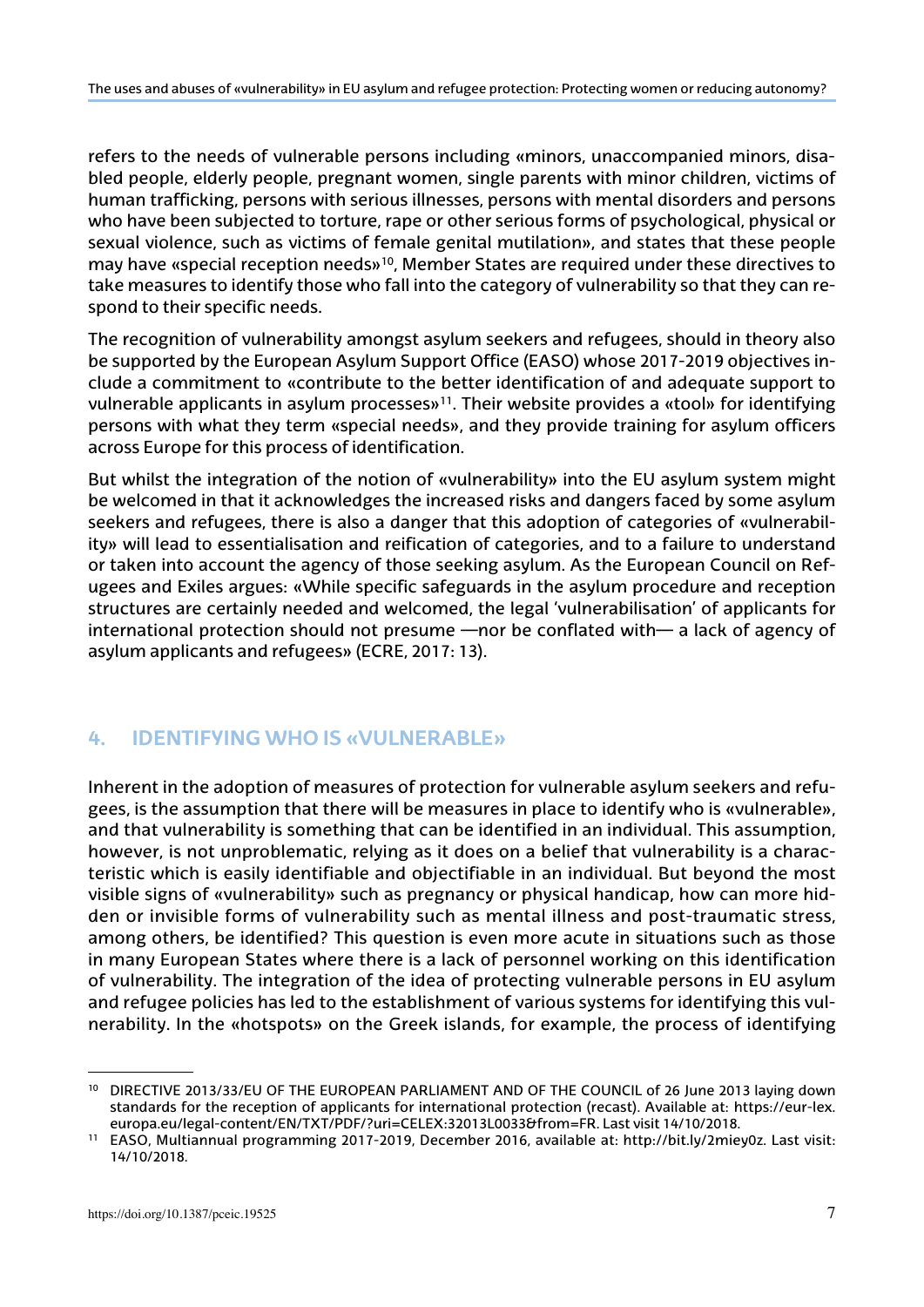vulnerable refugees is critical. Since the EU-Turkey Agreement of March 2016, only those who are formally identified as vulnerable will be allowed to move from the islands on to the Greek mainland to have their asylum claim heard. The label of vulnerability is thus hugely valuable in allowing an individual to escape from the geographical restriction and retention imposed on others, and to benefit from the better reception conditions on the Greek mainland (even if these conditions are themselves not always optimal). The system put in place for identifying those who are vulnerable has been heavily criticised however. A lack of staff carrying out these assessments mean that there is a long waiting list for interviews to determine vulnerability. And even when an interview takes place, it might often be carried out in a hurried and superficial manner, which does not allow a real understanding of the situation of the person concerned, and the ways in which they may be vulnerable beyond an obvious physical state such as physical handicap or pregnancy. A report published in 2017 found that: «the lack of sufficient medical staff, the lack of medical expertise among the staff, and the format of the assessments, which interviewees described as taking only a few minutes, result in many people's conditions not being identified. This is particularly the case for vulnerabilities that are less apparent —mental health conditions, experiences of torture or of sexual or gender-based violence— where a brief meeting, without a relationship of trust having been established, can result in people not disclosing such conditions» (Refugees International, 2017).

In other countries, such as France and the UK, a questionnaire is used to determine whether or not an asylum seeker should be classed as «vulnerable». Again, these questionnaires rely on a «listing» of different categories of potential vulnerability, including various forms of physical handicap, or being pregnant. Asylum seekers may also request a medical visit to demonstrate that they are vulnerable. Here as well, any more complex idea of vulnerability as not a physical or intrinsic quality, but a contingent, contextual and multi-layered construction is missing.

The types of vulnerability assessments set up in Europe thus tend to emphasise visible physical dependency or weakness and neglect more complex relational and contextual causes and forms of vulnerability, simplifying and treating vulnerability as one dimensional rather than as a «layered concept» (Luna, 2009). And as Clark (2007) has previously argued, this type of vulnerability assessment may mean that refugees feel obliged to co-operate with or appropriate ascribed characteristics of vulnerability in order to invoke compassion or to gain access to rights which would otherwise be denied them. In some cases, as we will discuss below, this may even extend to becoming pregnant as a deliberate strategy for being categorised as vulnerable. But the need to conform to these rather essentialising notions of what vulnerability looks like can also reinforce pre-existing dichotomies and stereotypes of victimhood and menace. Stereotypes, which as we will discuss below, are intimately linked to gendered and racialized social constructions.

## **5. Vulnerability, Threat and Gender: Reinforcing Essentialist Dichotomies?**

Whilst the integration of the category of vulnerability into EU asylum and refugee policies may be seen as a way to afford greater protection to women who are particularly at risk of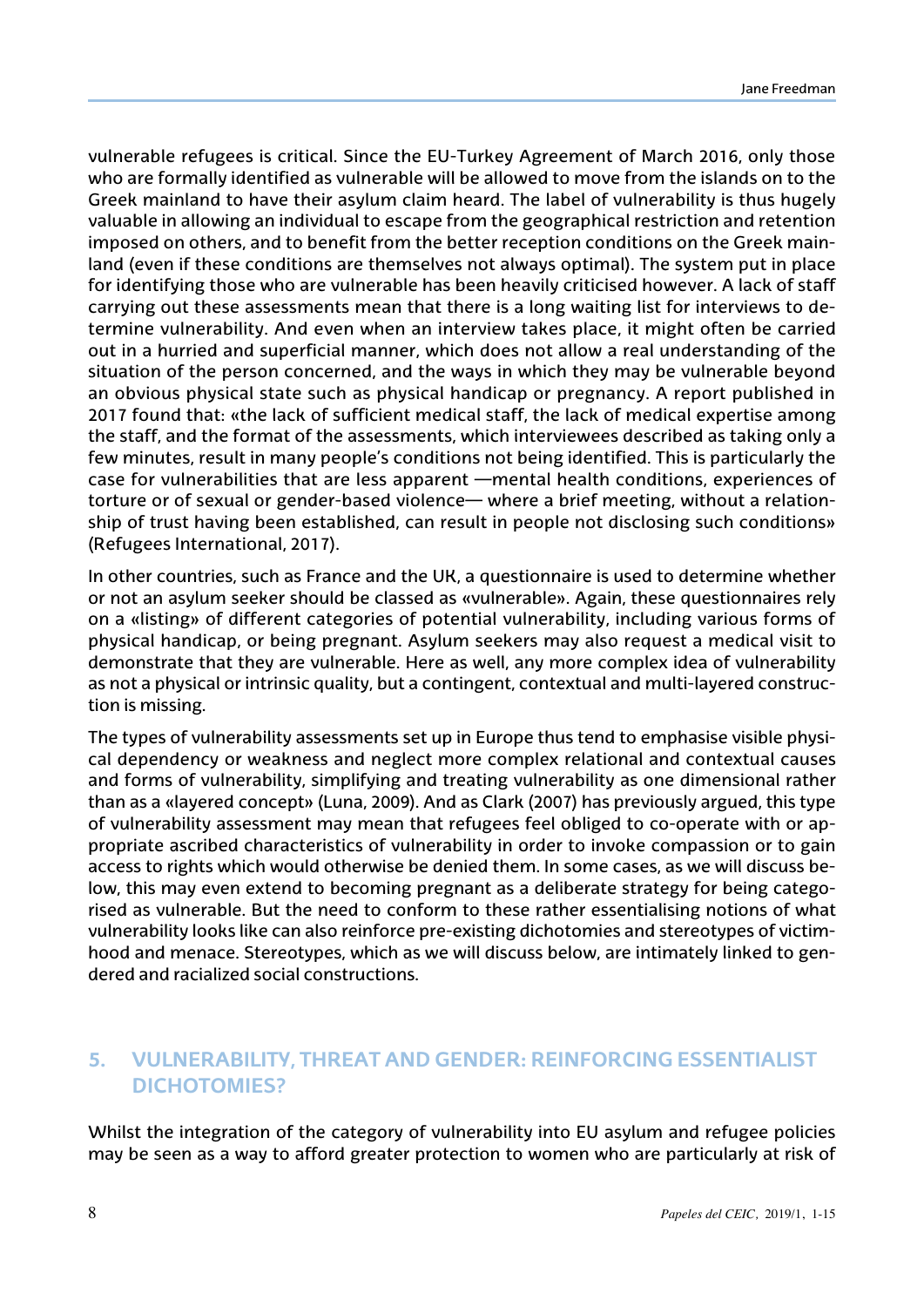gender-based violence or other gendered forms of discrimination and persecution, it could also be seen to be reinforcing already existing essentialist and gendered representations. Hollander (2001), suggests that widely shared understandings and representations of gender associate femininity with vulnerability and masculinity with dangerousness. She also points out that gendered understandings of vulnerability and dangerousness cannot be understood in isolation from other hierarchies of power and domination such as race, class, age etc. This assertion seems to be supported in an analysis of representations of asylum seekers and refugees arriving in the European Union. This analysis shows that the representations of the current influx of refugees in the media and in political discourse are highly gendered. For men, and particularly young men, there is a persistent representation of the threat that they pose to Europe (Allsopp, 2017; Herz, 2018). The fact that some of those involved in the Bataclan attacks in Paris in November 2015 may have travelled through Turkey and Greece with the other refugees added fuel to these representations of threat, as did the supposed involvement of some refugees in the sexual violence perpetrated against women in Cologne during the 2016 New Year celebrations. Following the Cologne attacks there were many articles in the media and statements by political leaders drawing on discourses of the lack of respect for women's rights in «other» cultures, and the need to «educate» refugees on «European values» concerning women's rights and gender equality.

Women, on the other hand, when they are made visible in discourses on refugees, are portrayed largely as vulnerable, as victims and in need of protection. And these representations are reinforced by UNHCR and EU policies. As previous research has shown, refugee women are more often than not portrayed as «passive subjects in need of humanitarian protection» (Olivius, 2016: 282). As such, they may be denied a «voice» and an opportunity to assert their agency in managing their migratory projects and journeys. These representations clearly have an impact on the experiences of women asylum seekers and refugees and the way that they are treated by both officials and others once they reach Europe. Women I interviewed, whilst highlighting the insecurity they felt, and the lack of support which they were receiving from European authorities, also claimed that they often felt diminished because of a lack of respect from the officials or from aid workers or members of the general public with whom they came into contact. Although being treated as «vulnerable» may be seen as an advantage, it also reduces women to what they feel is an «inferior» status where their own autonomous strategies and projects are undermined.

The intersections of gendered and racialized representations are also very pertinent here. The impacts of representations of vulnerability and victimhood were felt extremely keenly by Muslim women and this was particularly marked in the case of women who were wearing a hijab/headscarf who felt that they were treated as «other» and less educated, enlightened or intelligent than both European women and refugee men. One woman told me: «They think that all Syrian women are stupid and oppressed. They don't understand how it was for us before in Syria». This woman was a 30-year-old architect who had had a well-respected career before the outbreak of the war in Syria. She was single and had travelled alone to Europe, clearly demonstrating her autonomy and agency in the management of her journey and choice of a European country in which to seek protection. On arrival in France she had claimed asylum and had sought financial and material support from the relevant authorities. But as she told me, she felt that she was treated just as an «oppressed victim» by those working with refugees, even though in some cases the efforts to help her may have been well-intentioned. «The male refugees I know were not treated in the same way as me. They were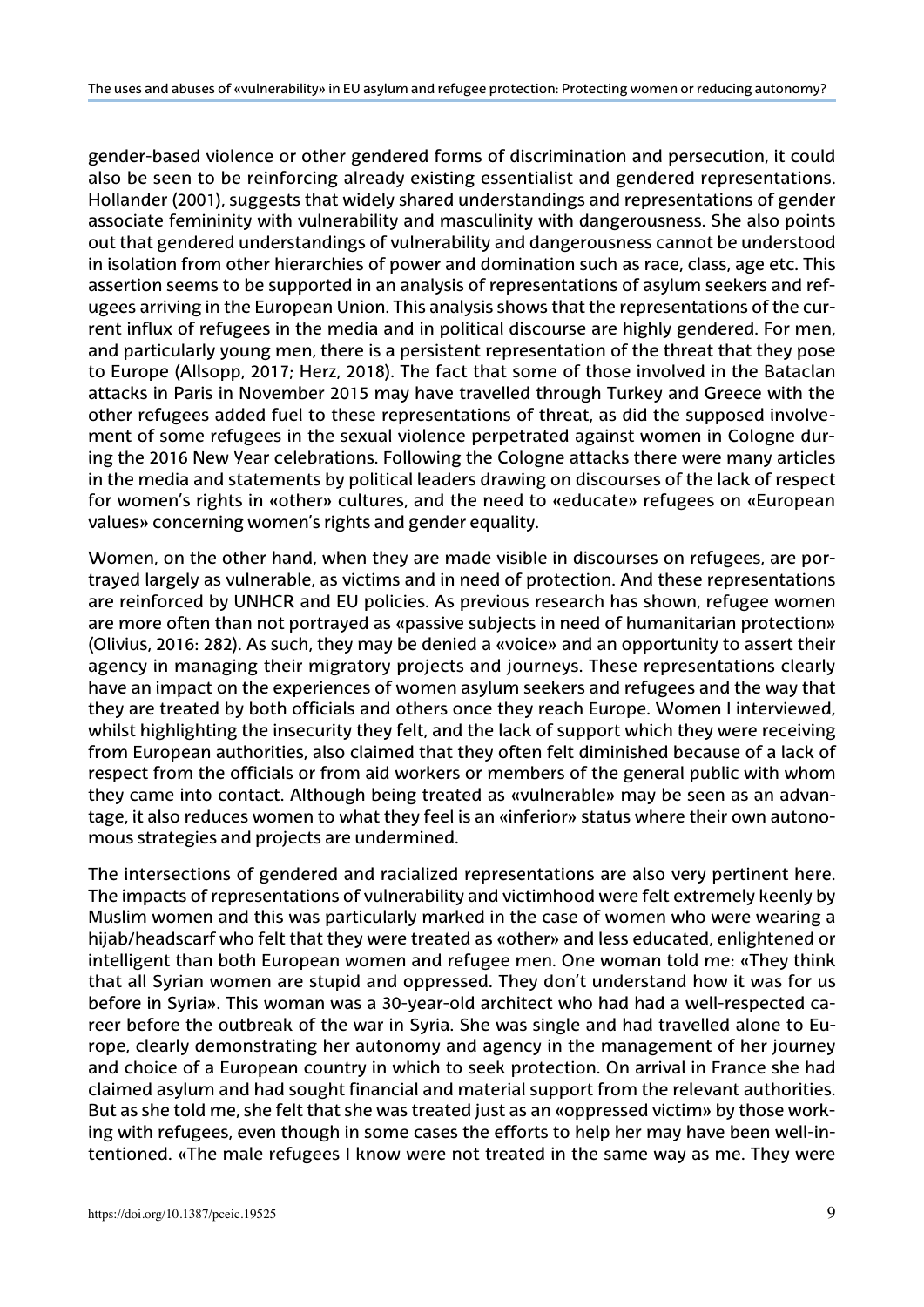given a lot more respect»<sup>12</sup>, she affirmed. This feeling of being treated as someone without autonomy, an object of pity of charity was echoed by another Syrian woman interviewed in Paris who explained how she had been treated by the Croix Rouge Charity when she went to ask for food. «They gave me 1kg of chocolate biscuits, and I told them I don't like chocolate. But then they said «I thought you said you were hungry. If you're hungry you'll eat them». I felt so humiliated. They just treated me as if I was stupid»<sup>13</sup>. This type of symbolic violence seems unfortunately to be a common experience of women refugees arriving in Europe, and particularly those who are easily identified as Muslim. Even well-meaning charitable or humanitarian interventions tend to classify them as vulnerable victims, objects of pity, targeted for interventions in ways that foreclose their agency (Kallius, Monterescu and Rajaram, 2016). These representations of women (and particularly Muslim women), as «vulnerable» or «victims» devoid of agency, combine a racialized and gendered discourse which reduced their ability to express and make heard their own needs, wishes and opinions.

# **6. The Strategic Uses of Vulnerability**

Being categorised as vulnerable can be seen as a form of «symbolic violence» by refugee women and can impact on their autonomy and agency. But, women can also strategically use their perceived vulnerability to gain some advantages in terms of migratory strategies and projects, thus demonstrating their agency and autonomy. Some women refugees, well aware of the label of vulnerability which is attached to them, have been able to make strategic use of this labelling to gain advantages for themselves and sometimes their families. This is the case of women who have chosen to travel alone to Europe whilst leaving their families behind in their countries of origin, or in a country of transit. They understand that as women travelling alone, they will be categorised as vulnerable by European authorities, and may thus find it easier to cross borders and to reach a country of destination and gain refugee protection. Once this protection has been gained for them, they can then seek to bring their family members to join them in Europe. Interviewees from various NGOs working with refugees in Greece, as well as from the UNHCR noted that this strategy was one of the explanations they had for the increase in the arrival of single women since 2014. These women, they argued, had taken a conscious decision to leave their families and to travel alone, despite the risks that this could entail, because they believed that as lone women, they would have a much better chance of reaching an EU country and of gaining refugee status. One Iraqi woman I interviewed in France had left her husband and travelled alone. She explained:

«I think that when you are a woman, it is dangerous, but also it might be easier for the border guards, the police to help you. It is easier for a woman to cross the borders, to get a place to stay. Because they are worried about you being on your own and being a woman.»14

Some women may also use the fact of being pregnant to help them to advance their migration and to gain protection. Being pregnant is one of the most visible signs of «vulnerability»,

<sup>12</sup> Interview, January 2016.

<sup>13</sup> Interview, December 2015.

<sup>14</sup> Interview, November 2015.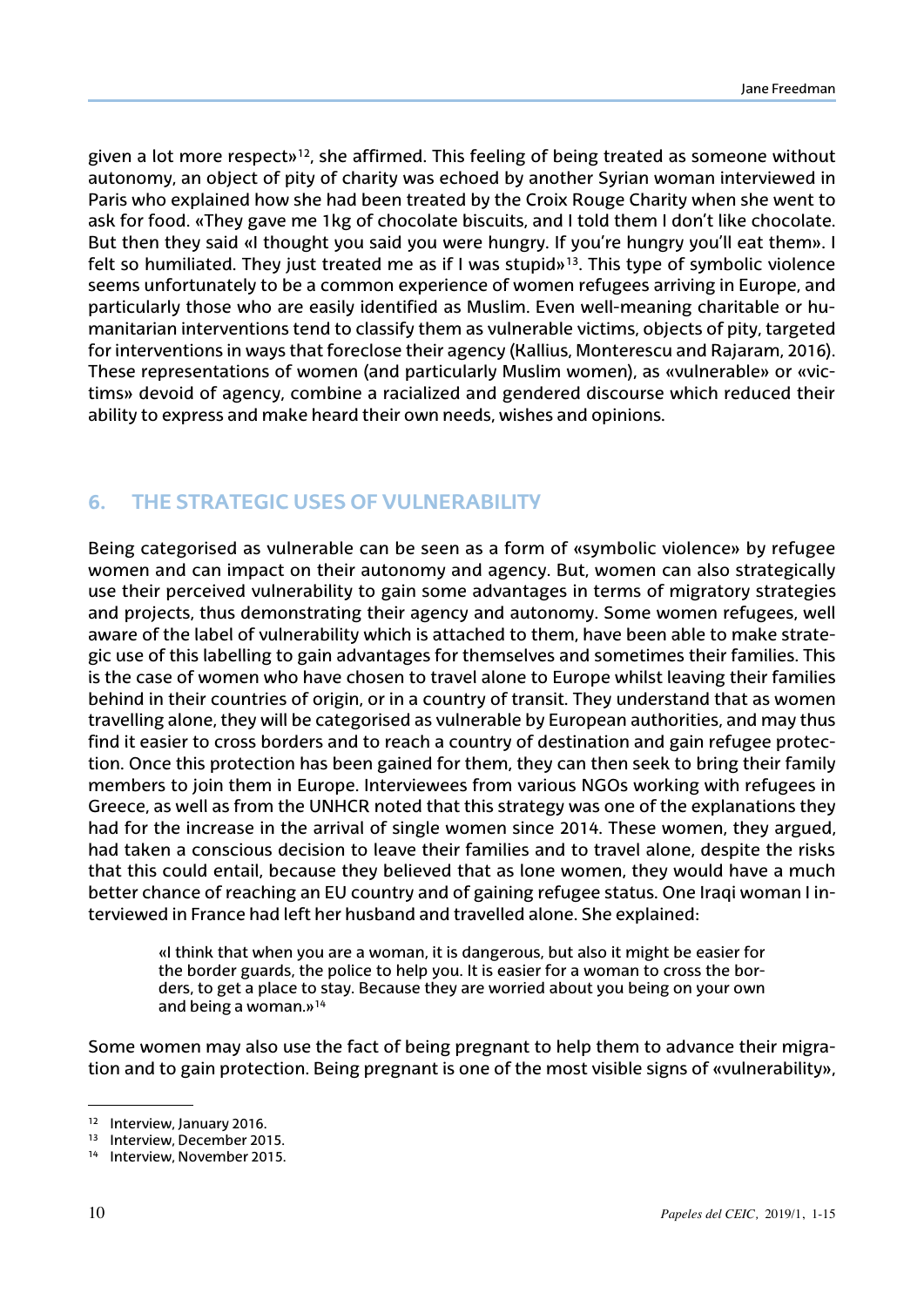and one which is thus easy to demonstrate to immigration officials or police. Some EU policy makers have suggested that women deliberately get pregnant on the journey to Europe in order to gain access and protection more easily. The situation is clearly more complex than this, with women becoming pregnant for many and varied reasons, including rape, lack of access to contraception, or a wish to have a child in a relationship which they have constructed during their exile. However, in some cases, it is clearly in these women's strategic interests to become pregnant. One NGO working in Greece with women who are caught up in a family reunification process, told me that it clearly is an advantage for women to be pregnant as this will lead to their claim being processed more quickly, and in many cases more favourably. Whilst the NGO worker I spoke to did not actively encourage women to become pregnant, she told me that she was always happy for them when they did so, because it was a real support to their case to be classified as «vulnerable» in this way15.

The perception of women as vulnerable, and the belief that they will access protection and help more easily is also used by the smugglers and those arranging journeys. Refugees told me that during the sea crossing from Turkey to Greece, for example, women were placed at the front and on the outside edges of the crowd of refugees in each boat. This was a deliberate strategy to ensure that the boat was more likely to be rescued by coastguards as they would be more inclined to help these vulnerable women, and far less likely to leave the boat to sink if they saw women on board.

Women refugees also show agency and autonomy through collective action, coming together to give mutual support and to help each other overcome the insecurities of the journey and of their status. In Athens, where many refugees are stuck in limbo, waiting to try and continue their onward journey to another EU Member State, or else awaiting the decision on their asylum application, women's squats and centres set up by migrant and refugee women provides a good example of women's agency and collective action to work together to respond to their shared insecurities and vulnerabilities.

One such «woman friendly» centre, organised by the Melissa Network, provides an example of good practice of a centre run by women for women, and which gives refugee women the opportunity to get support on a number of issues, such as health, parenting, legal advice, as well as learning Greek and engaging in cultural and art projects. The women who are able to benefit from this space clearly appreciated the support and feeling of community and safety that it provided them in their otherwise very insecure circumstances. Many of the women interviewed there said that it was the only place in Greece where they felt «at home», and where they were able to get access to the information and resources they needed to survive. Women felt that here they were treated as «human», and not merely as «victims», objects of pity or of fear. Further, they found that the women only space encouraged them to be able to speak for themselves, organise and express agency as they could not do in more mixed environments. As one young Afghan woman explained: «Melissa is the first place I have found that is only for women. I feel comfortable here. We need more spaces that are for women only. Sometimes when you are mixed with the men and boys they are aggressive, and we can't say anything<sup>16</sup>.

In France, women shared similar experiences of collective mobilisation to share information and support each other. A group of Syrian women refugees meets regularly at the Maison des

<sup>15</sup> Interview, November 2017.

<sup>16</sup> Interview, November 2017.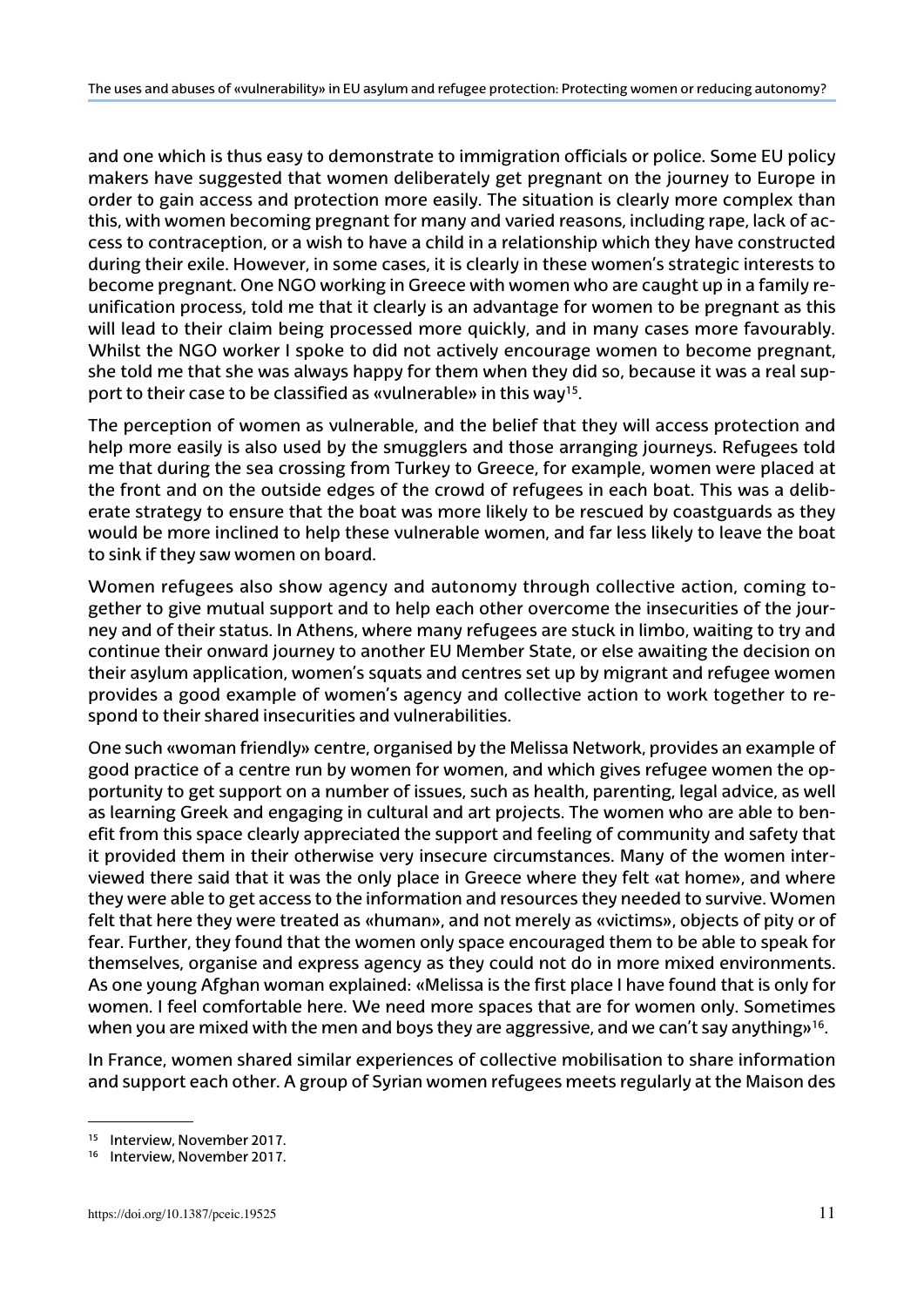Femmes in Paris. These women have been recognised as refugees, and so have a legal status in France, but have difficulties in accessing housing, education, childcare and other services. Many of them feel that they are in a vulnerable situation, but that this vulnerability is not recognised in any constructive way by French authorities or NGOs. «They say they want to help us. But they don't understand our situation and they don't listen to what we really need»<sup>17</sup>. The women felt that by coming together they could listen to each other and help to support each other's projects. In this case, as in that of their Greek counterparts, they knew that they could not change public policy or legislation, but their collective action helped them to overcome the restricted and stereotyped categorisations to which they had been subject, and to rediscover autonomy and agency with the support of others. This type of mobilisation is an intervention which demonstrates how vulnerabilities can be remediated not only through «helping» a subject, but by fostering autonomy and promoting the development of capabilities of those who are vulnerable in a «nonpaternalistic» way. As Mackenzie argues: «Nonpaternalistic forms of protection recognize vulnerable persons or social groups as equal citizens, but as citizens who may need targeted forms of assistance to convert resources into functionings» (2014: 55).

## **7. Conclusion**

It might be argued that the new focus on vulnerability, and the obligation placed on EU Member States to identify «vulnerable» asylum seekers and refugees in order to give them access to special procedures and special protection is a benefit for the many women who have been victims or who are at risk of violence (and, in particular, sexual and gender-based violence). However, the categorisation of women as vulnerable can also be experienced by these women as a form of symbolic violence and a limitation on their autonomy and agency. Women asylum seekers and refugees are not merely vulnerable victims, as many accounts of their agency and resilience have previously shown (Hunt, 2008). The women interviewed for this research all demonstrated clearly that they had strategies for migration and for seeking protection for both themselves and their families, strategies which also involved the tactical subversion or utilisation of the category of «vulnerability». Should we then argue for the abandon of this use of the category of vulnerable in relation to asylum seekers and refugees? I would argue that the category of vulnerability should not be rejected outright, as it is clear that in some circumstances women asylum seekers and refugees are at risk of specific gendered forms of violence, persecution and discrimination, and that they should in these circumstances be offered protection to counter these risks and to meet their needs. However, the current use of the category of vulnerability, both in the way that it is enshrined in policy and legislation, and in the way that these policies are applied, carried a real risk of essentialisation of women as vulnerable victims (and on the contrary of a denial of men's possible vulnerability as they are perceived only as a threat or danger). So perhaps the answer is to pursue a definition and an utilisation of the category of vulnerability that fully acknowledges the contextual and relational nature of being vulnerable, and which recognises that anyone, whatever their identity or status, may at sometimes be rendered vulnerable.

<sup>&</sup>lt;sup>17</sup> Interview, January 2016.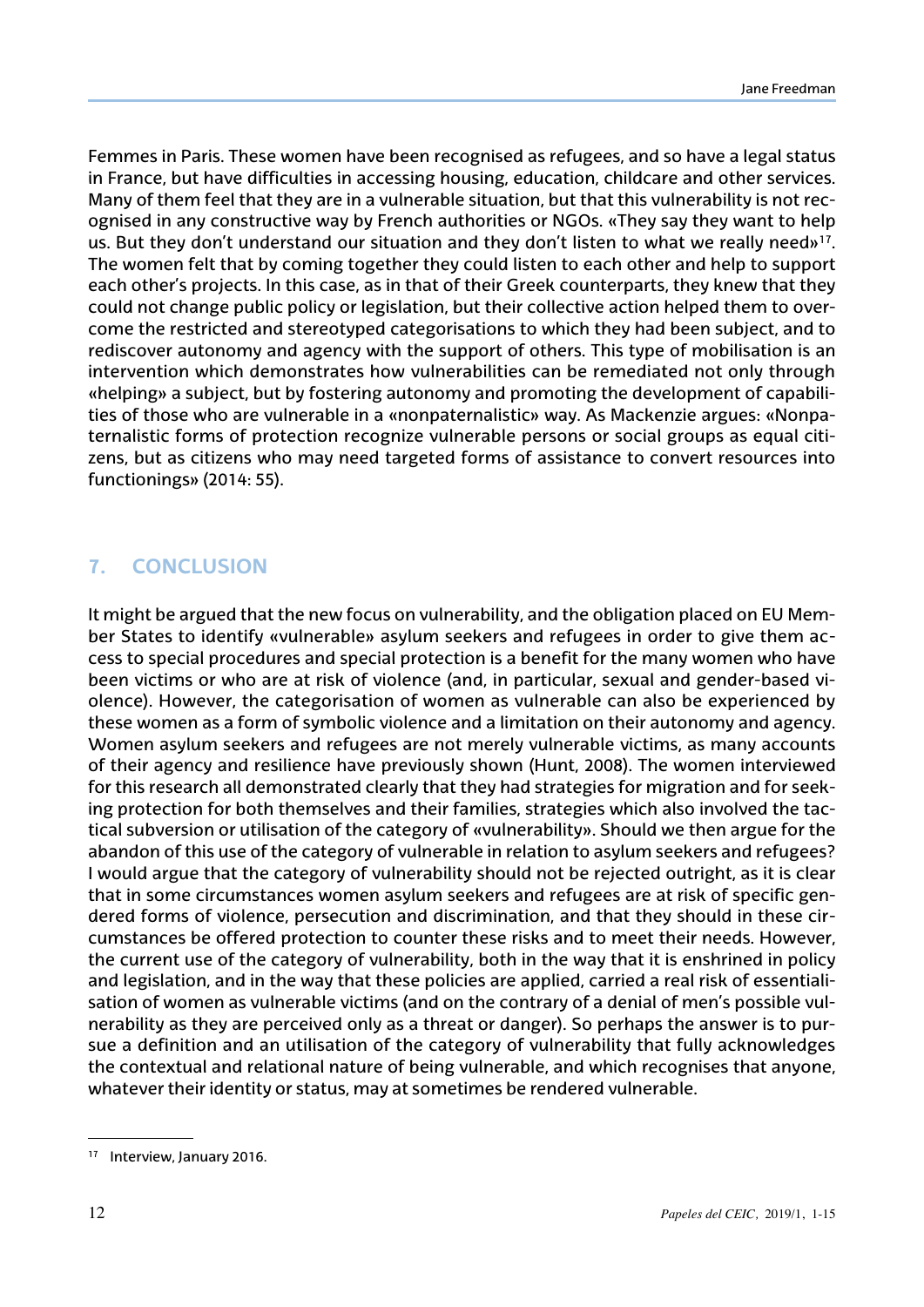Placing more emphasis on the fact that particular contexts create vulnerabilities, rather than a blanket labelling of certain predefined and essentialised categories of individuals as vulnerable, should also involve giving more voice and agency to these individuals, to define what their needs are and how their strategies of resilience can be supported. Asylum seekers and refugees, both women and men, need to be recognised as actors who have their own strategies and are capable of making choices (Moritz, 2012). And a part of this recognition and re-definition must be an acknowledgement that it is EU asylum and immigration policies that act to create and reinforce contextual vulnerabilities, and a reconsideration of the securitised border regimes which are at the core of this creation of vulnerability. In her account of vulnerability and feminist politics, Ziarek (2013) argues that to move beyond a dichotomy between vulnerability and resilience, we need to also understand the ways in which vulnerability can create space for political action. In doing so, we can move beyond the dominant biopolitical discourses on risk management replace the «ethos of security with intersubjective engagement» (ibídem: 82). This intersubjective engagement with refugees would allow them to emerge from the status of «speechless emissaries» (Malkki, 1996), and allow them to emerge as political subjects capable of agency; an agency which would go beyond strategies of manipulating the categories of vulnerability into which they have been placed. A feminist approach might thus argue for moving beyond the categories and meanings of «vulnerability» imposed by contemporary political and humanitarian framing of the refugee «crisis», and of moving towards a real engagement with women and men who are seeking international protection, to create an intersubjective understanding of both their capacities and needs.

#### **8. References**

- Allsopp, J. (2017). Aggressor, Victim, Soldier, Dad: Intersecting Masculinities in the European 'Refugee Crisis'. In J. Freedman, Z. Kivilcim and N. Ozgur Baklacioglu (Eds.). *A Gendered Approach to the Syrian Refugee Crisis* (pp. 155-175). London: Routledge.
- Andersson, R. (2016). Europe's failed «fight» against irregular migration: ethnographic notes on a counterproductive industry. *Journal of Ethnic and Migration Studies*, *42*(7), 1055- 1075.
- Clark, C. (2007). Understanding vulnerability: from categories to experiences of Congolese young people in Uganda. *Children and Society*, *21*(4), 284-296.
- Crawley, H., and Skleparis, D. (2017). Refugees, migrants, neither, both: categorical fetishism and the politics of bounding in Europe's 'migration crisis'. *Journal of Ethnic and Migration Studies*, *44*(1), 48-64.
- ECRE (2017). *The Concept of Vulnerability in European Asylum Procedures*. Brussels: ECRE.
- Enloe, C. (1990). *Bananas, Beaches, Bases: Making Feminist Sense of International Politics*. California: University of Berkeley Press.
- Fineman, M. A. (2008). The Vulnerable Subject: Anchoring Equality in the Human Condition. *Yale Journal of Law and Feminism*, *20*(1). Available at: [https://digitalcommons.law.yale.](https://digitalcommons.law.yale.edu/yjlf/vol20/iss1/2) [edu/yjlf/vol20/iss1/2.](https://digitalcommons.law.yale.edu/yjlf/vol20/iss1/2) Last visit 14/10/2018.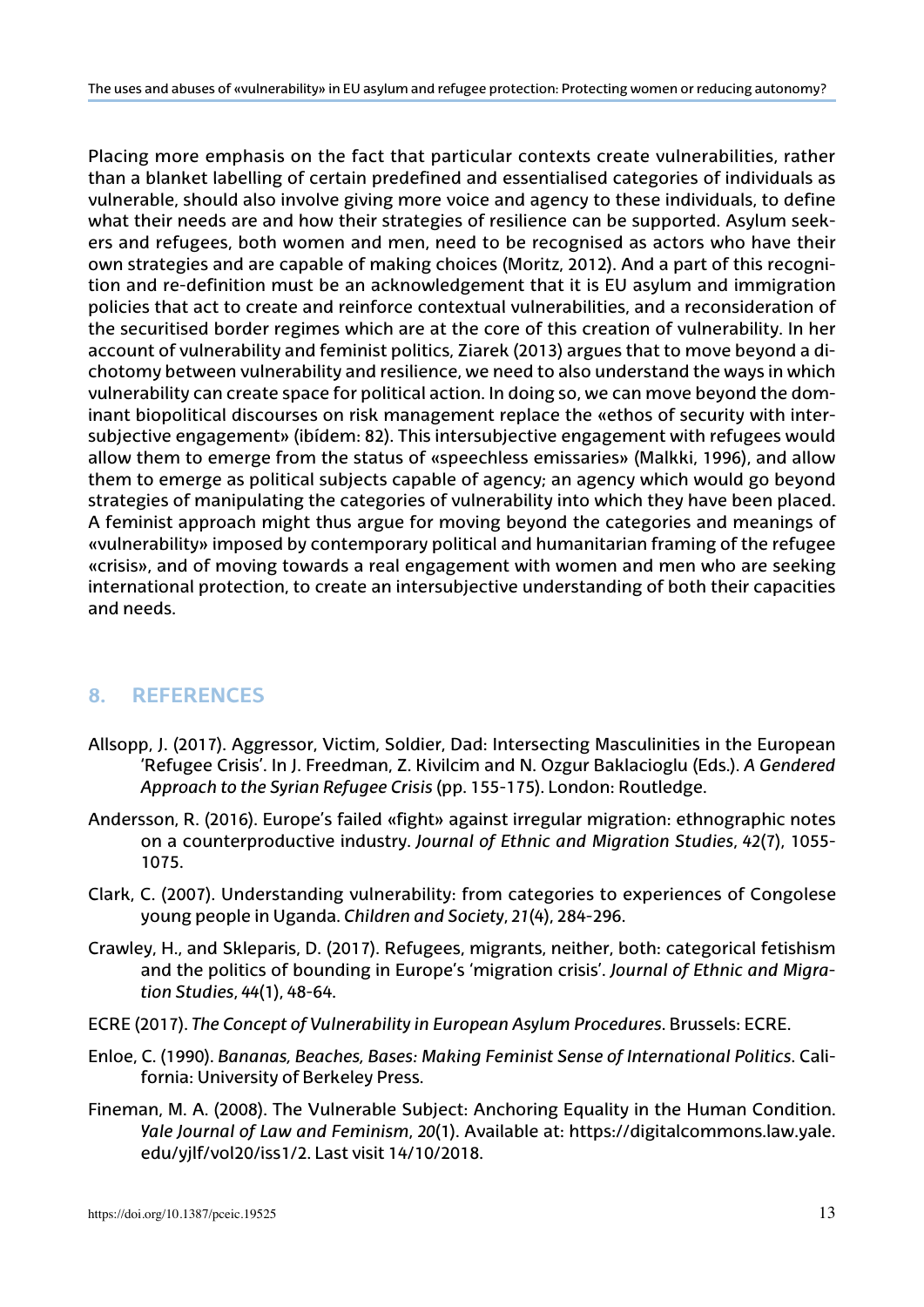- Freedman, J. (2012). Analysing the Gendered Insecurities of Migration: A Case Study of Female Sub-Saharan African Migrants in Morocco. *International Feminist Journal of Politics, 14*(1) 36-55.
- Freedman, J. (2015). *Gendering the International Asylum and Refugee Debate*. Basingstoke: Palgrave Macmillan.
- Freedman, J. (2016). Engendering Security at the Borders of Europe: Women Migrants and the Mediterranean 'Crisis'. *Journal of Refugee Studies*, *29*(4), 568-582.
- Freedman, J., Kivilcim, Z., and Ozgur Baklacioglu, N. (2017). *A Gendered Approach to the Syrian Refugee Crisis*. London: Routledge.
- Gilbert, G. (2015). Why Europe Does Not Have a Refugee Crisis. *Journal of Refugee Law*, *27*(4), 531-535.
- Gilson, E. C. (2016). Vulnerability and Victimization: Rethinking Key Concepts in Feminist Discourses on Sexual Violence. *Signs : Journal of Women in Culture and Society*, 42(1), 71-98.
- Herz, M. (2018). Becoming a possible threat: masculinity, culture and questioning among unaccompanied young men in Sweden. *Identities*, DOI:10.1080/1070289X.2018.1441692
- Hollander, J. (2001). Vulnerability and Dangerousness: The Construction of Gender through Conversation about Violence. *Gender and Society*, *15*(1), 83-109.
- Hunt, L. (2008). Women asylum seekers and refugees: opportunities, constraints and the role of agency. *Social Policy and Society*, *7*(3), 281-292.
- Kallius, A., Monterescu, D., and Rajaram, P. K. (2016). Immobilizing Mobility: Border ethnography, illiberal democracy, and the politics of the «refugee crisis» in Hungary. *American Ethnologist*, *43*(1), 1-13.
- Lovertt, A., Whelan, C., and Rendon, R. (2017). *The Reality of the EU-Turkey Statement: How Greece has become a testing ground for policies that erode protection for refugees*. Oxford: Oxfam.
- Luna, F. (2009). Elucidating the concept of vulnerability: layers not labels. *International Journal of Feminist Approaches to Bioethics*, *2*(1), 121-139.
- Mackenzie, C. (2014). The Importance of Relational Autonomy and Capabilities for an Ethics of Vulnerability. In C. Mackenzie, W. Rogers and S. Dodds (Eds). *Vulnerability: New Essays in Ethics and Feminist Philosophy* (pp. 33-60). Oxford: Oxford University Press.
- Marchand, M. (2008). The Violence of Development and the Migration/Insecurities Nexus: Labour Migration in a North American Context. *Third World Quarterly, 29*(7), 1375-1388.
- Malkki, L. (1996), Speechless Emissaries: Refugees, Humanitarianism and Dehistoricization. *Cultural Anthropology*, *11*(3), 377-404.
- Moritz, A. (2012). Supporting refugee women's strategies for coping with challenges during maternity in resettlement: Shifting the focus from vulnerability to agency. *Revista Iberoamericana de Salud y Ciudadania*, *1*(1), 119-156.
- Olivius, E. (2016). Constructing Humanitarian Selves and Refugee Others. *International Feminist Journal of Politics*, *18*(2), 270-290.